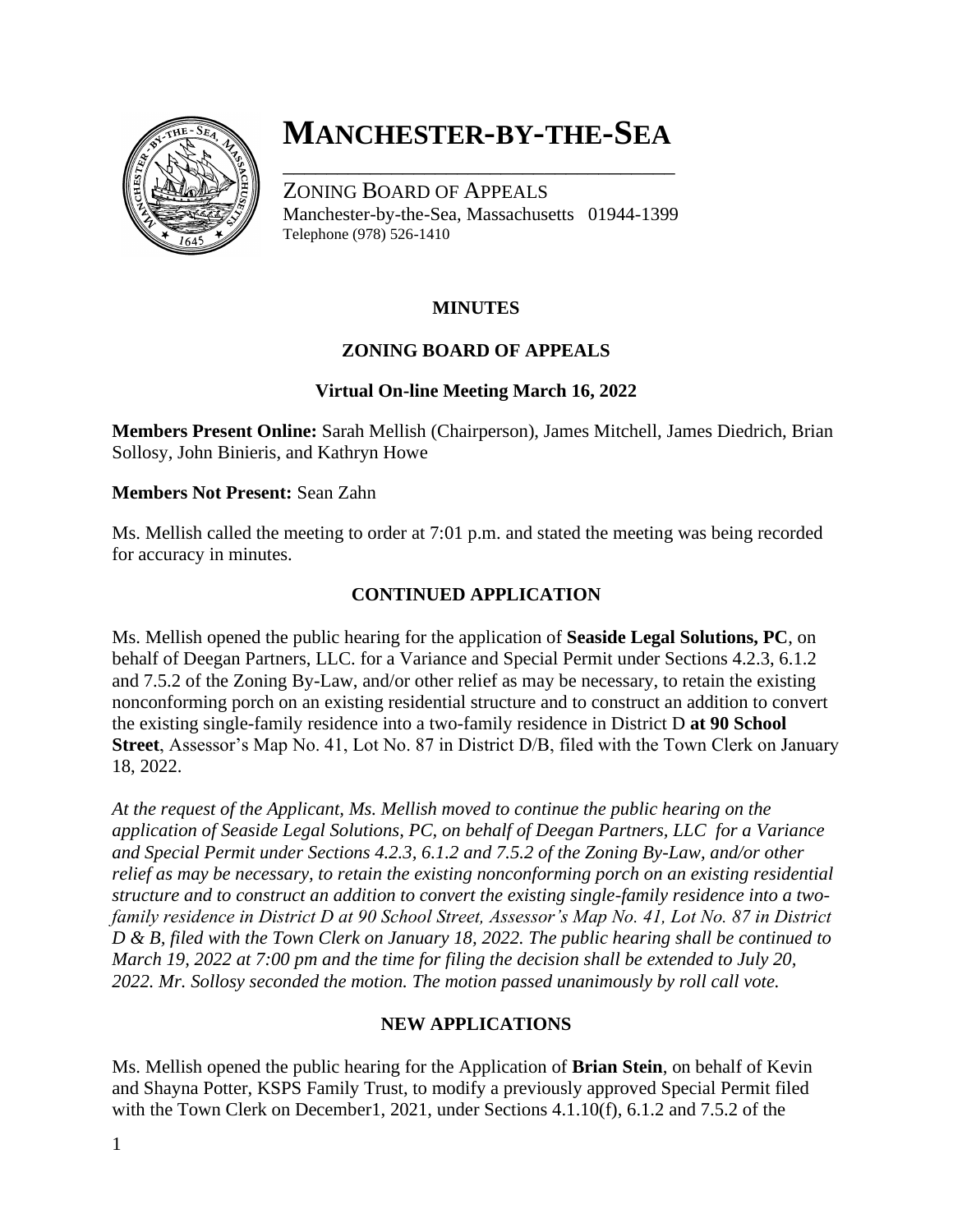Zoning By-Law, and/or other relief as may be necessary, for the redesign and relocation of a 14' x 30' pool on grade on three sides, 7' x 7' spa and lighting to be consistent with the Conservation Commission decision at **17 Proctor Street**, Assessor's Map 16, Lot No.17 in District E, filed with the Town Clerk on February 14, 2022.

Mr. Stein presented the modifications to the pool design at 17 Proctor Street. He stated the pool was relocated following input from the Conservation Commission. The pool is now located on the east side of the property north of the house at grade level on three sides. On the west side of the property there is a four-foot retaining wall which acts as a pool fence. The pool fence runs towards the harbor ties into the edge of the property line where there is an existing fence. The pool is now at the lower level of the house. The lighting is the same low-level lighting with the same path lights,

The Board had no questions. Mr. Mitchell stated the plans were clear and well presented.

*Ms. Mellish moved to close the Public Hearing and approve the application of Brian Stein (BDS Design Inc) on behalf of Kevin and Shayna Potter (KSPS Family Trust) to modify the previously approved Special Permit, filed with the Town Clerk on December 1, 2021, under Sections 4.1.10(f) 6.1.2 and 7.5.2 of the Zoning By-Law, and/or other relief as may be necessary, to redesign and relocate, in accordance with the Conservation Commission Decision, a 14' x 30' swimming pool and 7' x 7' spa, stone terrace and planting beds to the north of the previously approved location on-grade on three sides with low voltage lights and 4' high fence enclosing the pool with locking gates at 17 Proctor Street, Assessor's Map No. 16, Lot No. 17 in District E, filed with the Town Clerk on February 14, 2022, based on a finding the proposed modification is in harmony with the purpose and intent of the By-Law, the new location and smaller size will not be more detrimental or injurious to the neighborhood than the previously issued Special Permit and all requirements and conditions under Section 7.5.2 of the Zoning By-Law for the grant of a Special Permit have been met, based on the following conditions:*

- *The pool, spa, terrace, and fence are sited in accordance with the Site Plan prepared by Mill River Consulting dated 10/27/2021, revised 2/10/22*
- *The pool, spa, terrace, 4' wall and planting bed are constructed in accordance with the Pool Application Pool/Terrace Lighting Plan created by BDS Design dated 2.14.22*
- All lighting shall be low voltage LED contained within the pool/spa walls, on steps, *terrace and in planting bed as depicted in the Example lighting fixture plan created by BDS Design dated 10.26.2021*
- *The 4' high fence and gates shall be constructed in accordance with the specifications of the Manchester Zoning By-Law and the Massachusetts Building Code*

*Mr. Mitchell seconded the motion. The motion passed unanimously by roll call vote.*

Mr. Binieris will write the decision and Ms. Mellish will review.

Ms. Mellish opened the public hearing for the Application of **Brian Stein**, on behalf of David McHale, for a Special Permit under Sections 4.1.10(f), 6.1.2 and 7.5.2 of the Zoning By-Law, and/or other relief as may be necessary, to install a 16' x 32' gunite swimming pool, 7' x 9' spa,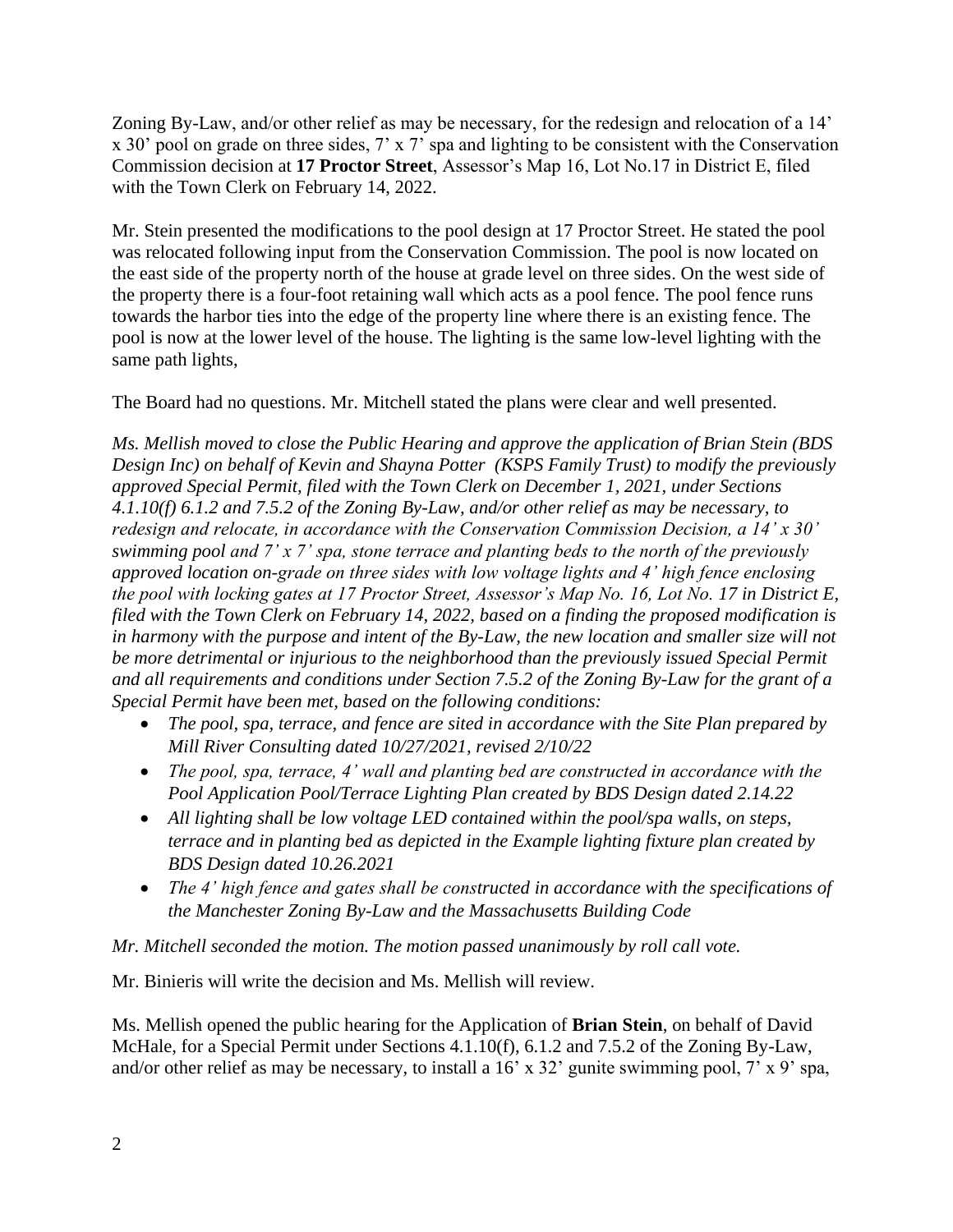patio and pergola at **15 Proctor Street**, Assessor's Map 16, Lot No.44 in District E, filed with the Town Clerk on February 14, 2022.

Mr. Stein introduced the design of the pool for the permitting process stating his firm was not engaged in the design of the project. He indicated revised plans for the pool and spa had been provided noting the initial design did not meet the offset from the septic tank; the revised plan meets the offset. This change pushed the project slightly into the Buffer Zone. Mr. Stein met with the Conservation Commission, and they are deciding if this falls under their RDA process. There is no indication that the Conservation Commission will require anything more there is only a small portion of the project in the Buffer Zone and that is a spillway of eight square feet for the infinity edge.

Mr. Stein walked the Board through the plan which is east of 17 Proctor Street. The pool is on the north side of the house 16 feet by 32 feet with an infinity edge on the north and west sides. The spa is just off the edge of the house with a pergola proposed with a small stonewall and terrace. The pool is 52-feet off the property line easily meeting all set back requirements. There will be minimal down lighting along the path and steps and in the pool and pergola. The pool is at grade level with the stone patio of the house and a few feet above on the north side.

Ms. Mellish asked if the Board had any questions the Board did not have questions. Mr. Mitchell acknowledged Mr. Stein's excellent presentation.

*Ms. Mellish moved to close the Public Hearing and approve the application of Brian Stein (BDS Design Inc) on behalf of David McHale for a Special Permit under Sections 4.1.10(f) 6.1.2 and 7.5.2 of the Zoning By-Law, and/or other relief as may be necessary, to install a 16' x 32' swimming pool and 7' x 9' spa, patio and pergola with low voltage lights and 4' high fence enclosing the pool with locking gates at 15 Proctor Street, Assessor's Map No. 16, Lot No. 44 in District E, filed with the Town Clerk on February 14, 2022, based on a finding the proposed use is in harmony with the purpose and intent of the By-Law, the structure will not be more detrimental or injurious to the neighborhood and all requirements and conditions under Section 7.5.2 of the Zoning By-Law for the grant of a Special Permit have been met, based on the following conditions:*

- *The pool, spa, patio, lighting, and fence are constructed in accordance with the ZBA Plan L – 1 created by Brown, Richardson + Rowe, dated March 8, 2022*
- *All lighting shall be low voltage LED downlights on the patio, pergola and within the pool and spa walls as identified in the legend on the ZBA Plan L – 1 created by Brown, Richardson + Rowe, dated March 8, 2022*
- *The 4' high fence and gates shall be constructed in accordance with the specifications of the Manchester Zoning By-Law and the Massachusetts Building Code*

*Ms. Howe seconded the motion. The motion passed unanimously by roll call vote*.

Ms. Mellish will write the Decision and Ms. Howe will review.

## **ADMINISTRATIVE MATTERS**